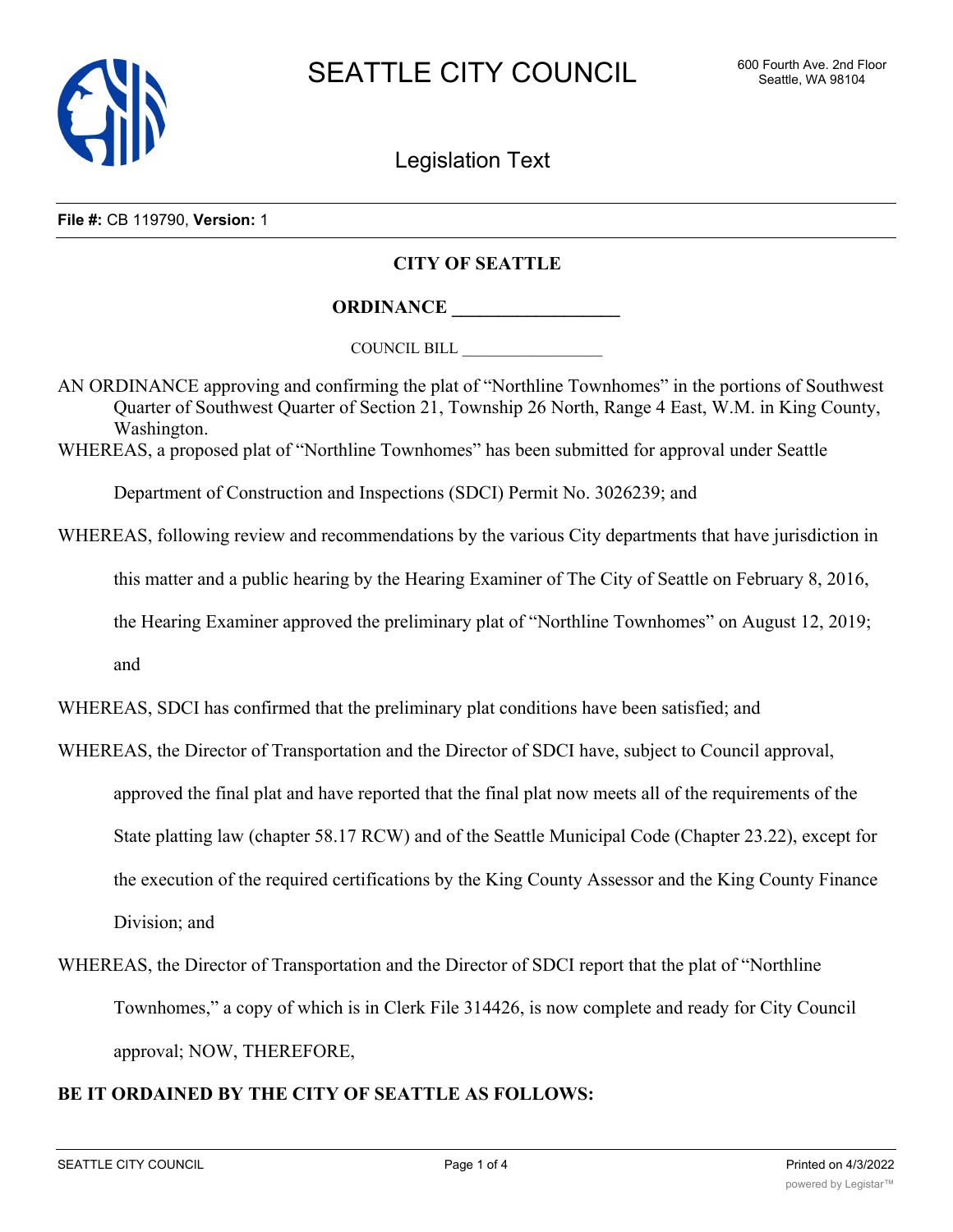Section 1. The City Council finds and declares that:

A. On February 29, 2020, Governor Inslee proclaimed a State of Emergency for all counties throughout the State of Washington as a result of the confirmed person-to-person spread of COVID-19 in Washington State.

B. The COVID-19 disease, caused by a virus that spreads easily from person to person and which may cause serious injury and death, has spread throughout King County and Seattle.

C. On March 3, 2020, Mayor Durkan issued a Proclamation of Civil Emergency declaring a civil emergency within Seattle based on the confirmed spread of COVID-19 in King County and resulting deaths.

D. In recognition of the danger that hospitals may become overwhelmed with COVID-19 patients unless the spread of the disease is slowed, on March 23, 2020, Governor Inslee imposed a stay-home order throughout Washington State prohibiting all people in the State from leaving their homes or participating in gatherings with only limited exceptions for participating in essential activities or essential business services. The order is currently in effect through May 31, 2020.

E. The Governor's Proclamation 20-28 prohibits agencies from taking action (as defined in RCW 42.30.020), unless the matter is (1) necessary and routine; or (2) necessary to respond to the COVID-19 public health emergency.

F. This legislation is necessary pursuant to RCW 58.17.140 and 58.17.170, which require the City Council's approval of final plats within 30 days of filing.

G. The City Council routinely reviews and approves legislation creating subdivisions under chapter 58.17 RCW.

Section 2. The plat of "Northline Townhomes," a platting of portions of the Southwest Quarter of Southwest Quarter of Section 21, Township 26 North, Range 4 East, W.M. in King County, Washington, is legally described as follows:

PARCEL B OF CITY OF SEATTLE LOT BOUNDARY ADJUSTMENT NO. 3029176-LU,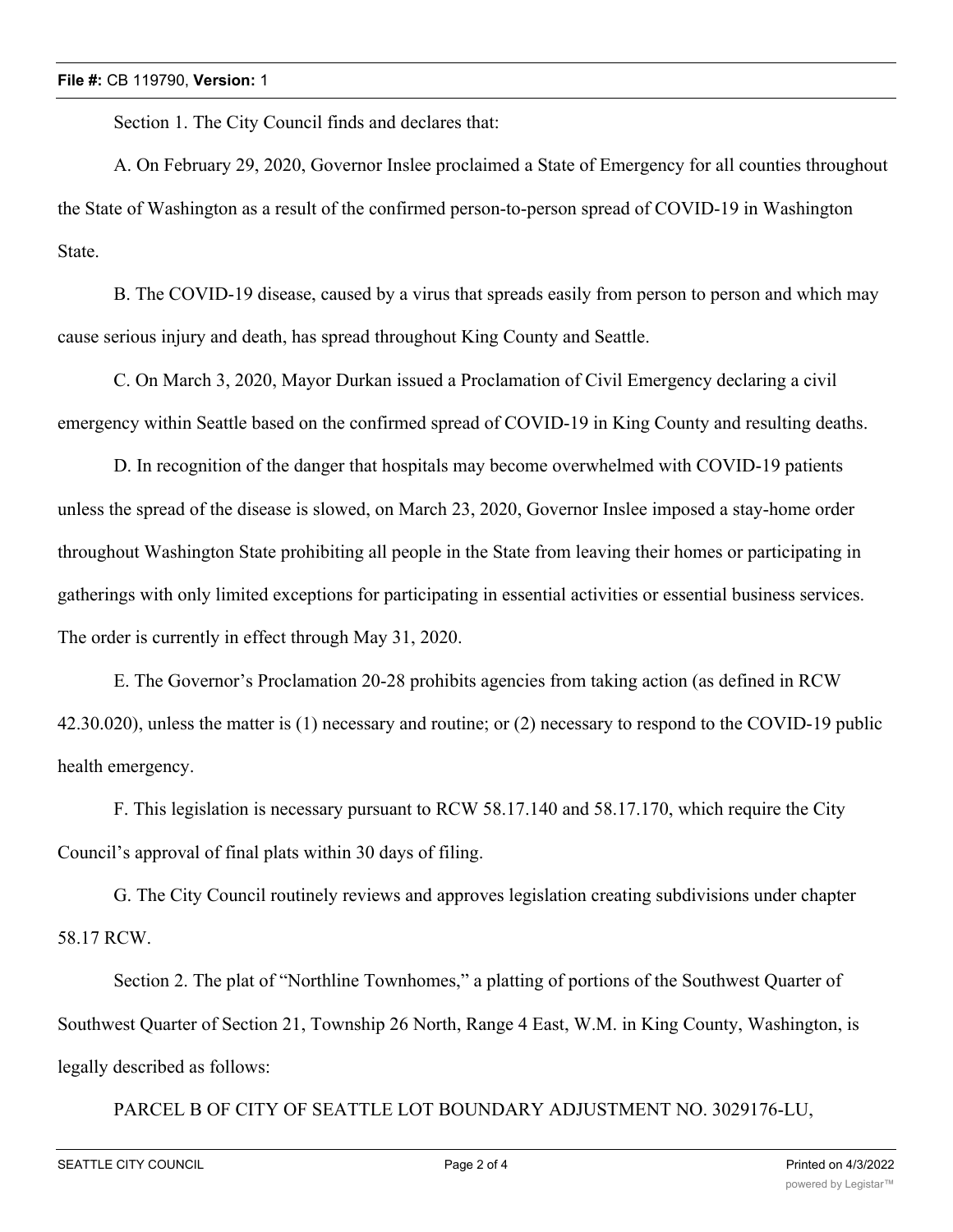RECORDED UNDER RECORDING NUMBER 20180824900005, IN KING COUNTY, WASHINGTON, SAID INSTRUMENT SUPERCEDED THE BOUNDARY LINE ADJUSTMENT RECORDED UNDER RECORDING NUMBER 20180308900010.

TOGETHER WITH ACCESS AND UTILITY EASEMENTS AS DELINEATED ON THE FACE OF SAID LOT BOUNDARY ADJUSTMENT.

SITUATE IN THE COUNTY OF KING, STATE OF WASHINGTON.

Section 3. With respect to the plat of "Northline Townhomes," together with any interest in abutting streets, as executed by Ben Rutkowski as Managing Member and approved by the Director of Transportation and the Director of the Seattle Department of Construction and Inspections, the City Council makes the following findings:

A. The final plat is in substantial conformance with the approved preliminary plat; and

B. When both the King County Assessor and King County Finance Division have affixed their certifications as required by RCW 58.17.160(4), the requirements of State law and City ordinances that were in effect at the time of preliminary plat approval will also have been satisfied by the subdivider; and

C. The public use and interest will be served by the establishment of the plat, and the plat makes appropriate provision for the public health, safety, and general welfare.

Section 4. The plat of "Northline Townhomes" a subdivision in portions of the Southwest 1/4, Southwest 1/4 of Section 21, Township 26 North, Range 04 East, W.M. in King County, Washington, is in all respects approved and the plat confirmed and accepted, subject to certification by the King County Assessor and King County Finance Division, and the City Clerk is authorized and directed to execute a certificate upon the face of such plat attesting to the approval thereof as evidenced by enactment of this ordinance.

Section 5. This ordinance shall take effect and be in force 30 days after its approval by the Mayor, but if not approved and returned by the Mayor within ten days after presentation, it shall take effect as provided by Seattle Municipal Code Section 1.04.020.

Passed by the City Council the \_\_\_\_\_\_\_ day of \_\_\_\_\_\_\_\_\_\_\_\_\_\_\_\_\_\_\_\_\_\_\_\_\_, 2020, and signed by